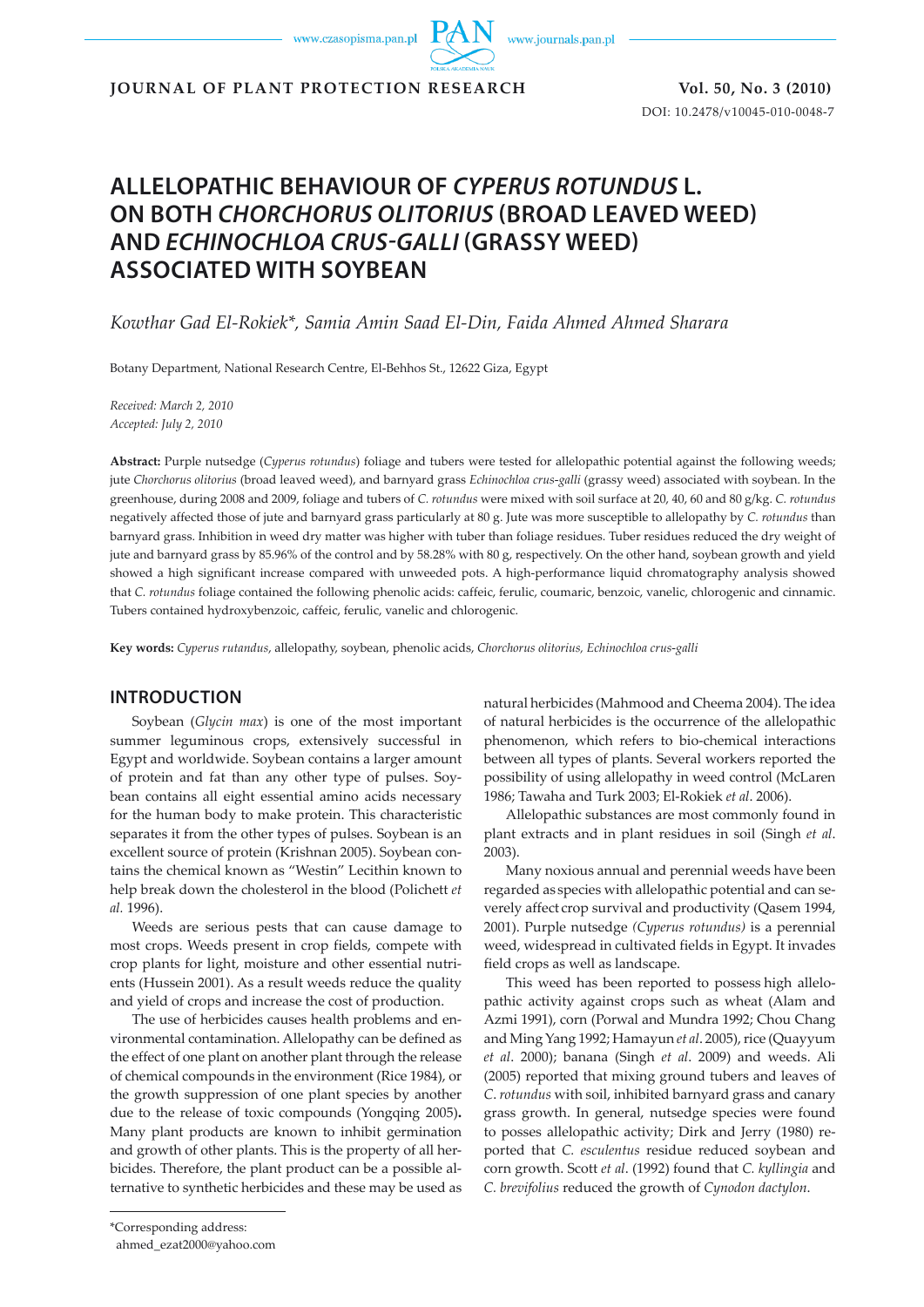www.czasopisma.pan.pl

www.journals.pan.pl

**PAN** 

The objective of the present work was to investigate the allelopathic effect of foliage and tubers of purple nutsedge on both *Chorchorus olitorius* (broad leaved weed) and *Echinochloa crus*-*galli* (grassy weed) associated with soybean.

# **MATERIALS AND METHODS**

# **Preparation of plant materials**

The stock of purple nutsedge (*C. rotundus* L.) used as a source of tubers was collected from a dense stand at the National Research Centre garden. One hundred plastic pots (30 cm height, 30 cm diameter) were filled with a soil mixture (clay/sand, 2 : 1) and the collected tubers placed inside. There were 2 tubers per pot. Sowing was carried out on August of 2007 and 2008. The tubers were left to grow for 2 months. Irrigation was carried out when needed. Two months later the plants were harvested. The foliage and tubers (underground parts) were then separated and oven dried at 40°C for 48 hours. The dried foliage and tubers were ground to a fine powder (passed through a 1.5 mm mesh). The prepared powder was kept in Pyrex vacuum desiccators for use when needed.

The investigation was carried out in the greenhouse of the National Research Center, Dokki, Cairo, Egypt, for two successive summer seasons 2008 and 2009. Soybean seeds cv. Giza 111 were obtained from the Agricultural Research Center, Ministry of agriculture, Giza, Egypt. Ground, dried foliage or underground materials (tubers) were mixed thoroughly with the surface of the potted soil mixture at a rate of 20, 40, 60 and 80 g/kg. The ground, dried foliage or underground materials were placed in pots which had a 30 cm diameter (17 cm height). They were frequently irrigated with tap water for one week to allow natural decay of the foliage or tubers of *C. rotundus* residues. Then, the pots were sown with soybean seeds (5 seeds/pot) in June under average maximum and minimum temperature 35.5±1 and 18.5±1°C. The pots were infested with *C. olitorius* (broad-leaved weed) and *E. crus*-*galli* (grassy weed) at a consistent seed weight. All pots were infested with the same weight of the weed seeds. Weed seeds were sown simultaneously and mixed thoroughly at a 2 cm depth in the soil. Two weeks later, thinning of soybean was done so that two homogenous soybean seedlings were left per pot. Ammonium nitrate and super phosphate (2 : 1 w/w) were added for each pot during plant growth.

The experiment consisted of 10 treatments including two control treatments. The control treatments were without the addition of *C. rotundus residues* (free-weed and unweeded). In each treatment 9 pots were used. The pots were arranged in a completely randomized design. Samples of weeds as well as soybean plants were taken from three pots at each stage.

## **Weed samples**

The infested weeds were collected from each pot after 30 and 60 days from sowing. Weed samples were taken from three pots at each stage (all weed samples in each pot were pulled up). The data on fresh and dry weight of grown weeds were recorded.

### **Soybean**

Data on Soybean growth were recorded as the two plants in each pot were pulled up (three pots in each stage). Some morphological and growth characteristics of soybean plants were recorded for each individual plant after 30 and 60 days from sowing. The recorded characteristics included plant height (cm), number of leaves/ plant, and fresh and dry weight/plants (g). At the end of the season, soybean yield and its components including, number of pods/ plant, weight of seeds/pod, weight of seeds/plant and weight of 100 seeds were also calculated for each treatment.

# **Determination of some chemical changes**

# *Determination of total carbohydrate contents in soybean seeds*

Total carbohydrate contents were extracted from dry finely ground soybean seeds (powdered). Total carbohydrates were extracted according to Herbert *et al*. (1971) and estimated colourimetrically by the phenol-sulphuric acid method as described by Montogomery (1961).

#### *Determination of protein contents in soybean seeds*

Protein contents were determined in dried seeds according to the method described by Lowery *et al*. (1951).

#### *Determination of oil contents in soybean seeds*

Oil contents were determined in soybean dried seeds according to the method described by AOCS (1964). In this method a known weight of ground sunflower seeds was imbedded in 50 ml of petroleum ether. Oil was extracted using a Soxhlet apparatus.

# *Phenolic acid contents by HPLC of the experimented extracts*

Phenolic acids in the tested aqueous extracts of foliage and tubers of purple nutsedge were extracted as follow: 2 g of dried foliage or tubers of *C. rotundus* were immersed in 100 ml distilled water for 7 days, and filtered. The filtrate was subjected to separation by HPLC with the following condition: mobile phase acetonitrile (86%), Buffer 14% (pot. dihydrogen phosphate: phosphoric acid, 2 : 1v/v), flow rate 1 ml/min; Agilent 1 100 series (Waldborn, Germany), quaternary pump (G1311A), Degasser (G1322A), Thermostated Autosamples (G1329A), variable wave length detector (G1314A); and column: Zorbax 300SB C18 column (Agilent Technologies, USA). Injection was carried out at wave lengths 254, 280, and 320 nm for separation of different phenolic acids.

## **Statistical analysis**

The data were subjected to standard analysis of variance by means; LSD was obtained when F values were significant at 5% level (Snedecor and Cochran 1980).

# **RESULTS**

# **Weed growth**

All applied rates of foliage or tuber residues of *C. rotundus* delayed growth of both broad leaved weed *(C. olitorius)* and grassy weed (*E. crus*-*galli*) compared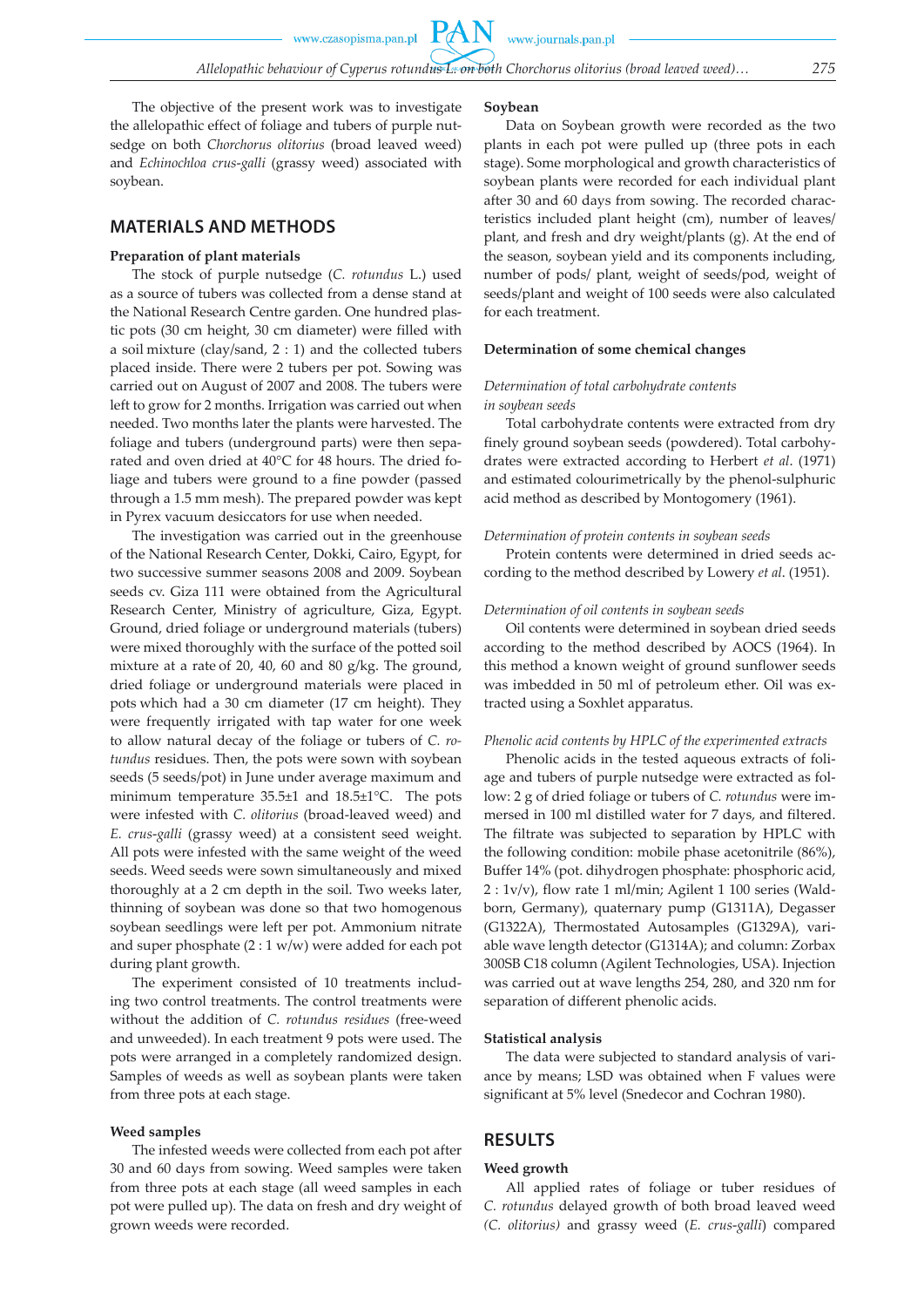with the untreated control (Table 1). Inhibition in weed growth showed different responses depending on the type of residue, their rates and the type of weed.

In general, growth inhibitions of both weeds were higher in response to tuber residues. There was a maximum significant inhibition in weed growth recorded by 80 g tuber residues in comparison to the untreated control. However, control of *C. olitorius* was consistent during the experimental period, while control of *E. crus*-*galli*  was inconsistent. The rate of reduction in dry weight of *C. olitorius* increased during the experimental period, while there was a decreased in the case of *E. crus*-*galli*  compared with the untreated control*.* The reduction in fresh weight averaged from 32 to 80% in *C. olitorius* and from 21 to 71% in *E. crus*-*galli* 30 days after sowing. The reduction in dry weight reached 85.96% in *C. olitorius* by applying 80 g of tuber residues, and 58.28% in *E. crusgalli,* 60 DAS (days after sowing).

# **Soybean growth**

The phytotoxic effects of the *C. rotundus* residues on weed growth were concomitant with a significant enhancement effect on soybean growth. Plant height significantly increased with applying foliage or underground residues of *C. rotundus*. The response to tubers was greater. The highest significant increase was 64.3% over the unweeded control with the application of tuber residues at 80 g (60 DAS) (Table 2). Number of leaves exhibited a highly significant increase with the application of 80 g of *Cyperus* residues. Number of leaves was less variable with other rates compared to the unweeded control. In addition, the increase in fresh weight was persistent in recording a high significant increase with 80 g residues. The tuber residues were more effective. The response in dry matter contents was more or less similar, maximum content was 114.26% over unweeded control. Weed-free pots had the highest significant increase in dry matter content (133.5% over the unweeded control).

Table 1. Allelopathic effects of foliage or tubers of *C. rutundus* on growth of *E. crus*-*galli* (narrow weed) and *C. olitorius* (broad leaved weed). (Average of the two seasons)

| Treatments<br>$[g/kg\,$ soil] |           | FW [g] |        |       |        | FW [g] |        | DW[g] |        |
|-------------------------------|-----------|--------|--------|-------|--------|--------|--------|-------|--------|
|                               |           | broad  | narrow | broad | narrow | broad  | narrow | broad | narrow |
| Controls                      | weed free | 0.00   | 0.00   | 0.00  | 0.00   | 0.00   | 0.00   | 0.00  | 0.00   |
|                               | unweeded  | 15.16  | 18.03  | 2.11  | 5.05   | 26.36  | 40.43  | 5.34  | 9.66   |
| Foliage<br>parts              | 20        | 10.36  | 14.23  | 1.22  | 3.82   | 16.13  | 31.00  | 1.33  | 8.66   |
|                               | 40        | 7.23   | 9.96   | 0.88  | 3.47   | 12.16  | 30.50  | 0.93  | 8.44   |
|                               | 60        | 5.60   | 7.63   | 0.80  | 2.81   | 8.20   | 29.20  | 0.88  | 8.01   |
|                               | 80        | 4.55   | 7.13   | 0.71  | 2.14   | 6.76   | 27.40  | 0.86  | 7.42   |
|                               | 20        | 9.13   | 12.56  | 1.15  | 4.04   | 15.70  | 29.20  | 1.62  | 7.12   |
| <b>Tubers</b>                 | 40        | 6.93   | 8.60   | 0.84  | 3.31   | 11.93  | 27.50  | 0.89  | 6.83   |
|                               | 60        | 5.06   | 6.06   | 0.75  | 1.56   | 8.16   | 26.40  | 0.83  | 6.52   |
|                               | 80        | 3.06   | 5.20   | 0.36  | 1.40   | 6.60   | 20.80  | 0.75  | 4.03   |
| LSD at 5% level               |           | 0.874  | 0.905  | 0.074 | 0.379  | 2.873  | 3.426  | 0.145 | 0.543  |

FW – fresh weight, DW – dry weight, DAS – days after sowing, Broad – broad-leaved, weed – *C. olitorius*, Narrow – grassy weed – *E. crus*-*galli*

Table 2**.** Allelopathic effects of foliage or tubers of *C. rutundus* on growth of soybean. (average of the two seasons)

| Treatments [g/ kg soil] |           | 30 DAS             |                    |               |               | 60 DAS             |                    |               |               |
|-------------------------|-----------|--------------------|--------------------|---------------|---------------|--------------------|--------------------|---------------|---------------|
|                         |           | pl. height<br>[cm] | No. leaves/<br>pl. | FW/pl.<br>[g] | DW/pl.<br>lgJ | pl. height<br>[cm] | No. leaves/<br>pl. | FW/pl.<br>[g] | DW/pl.<br>[g] |
| Controls                | weed free | 64.72              | 6.33               | 6.56          | 2.87          | 142.1              | 17.6               | 62.5          | 14.08         |
|                         | unweeded  | 43.00              | 3.33               | 3.33          | 1.44          | 79.3               | 7.0                | 24.0          | 6.03          |
| Foliage<br>parts        | 20        | 43.00              | 4.00               | 3.76          | 1.60          | 84.00              | 7.7                | 25.4          | 9.70          |
|                         | 40        | 52.66              | 4.66               | 5.70          | 1.71          | 110.4              | 8.3                | 35.8          | 9.86          |
|                         | 60        | 61.50              | 5.00               | 5.80          | 2.21          | 115.6              | 10.5               | 42.6          | 10.75         |
|                         | 80        | 60.00              | 5.66               | 6.53          | 2.51          | 125.2              | 13.1               | 50.6          | 11.78         |
| Tubers                  | 20        | 46.25              | 4.00               | 4.06          | 1.90          | 101.1              | 8.0                | 26.0          | 7.43          |
|                         | 40        | 53.50              | 4.66               | 4.50          | 2.00          | 112.1              | 8.0                | 44.0          | 11.38         |
|                         | 60        | 56.00              | 5.33               | 6.20          | 2.45          | 116.3              | 11.0               | 45.6          | 11.89         |
|                         | 80        | 67.00              | 6.00               | 6.80          | 2.60          | 130.3              | 16.6               | 51.8          | 12.92         |
| LSD at 5% level         |           | 3.454              | 0.649              | 0.471         | 0.227         | 6.754              | 1.223              | 6.327         | 1.078         |

pl. – plant; DAS – days after sowing; FW – fresh weight; DW – dry weight days after sowing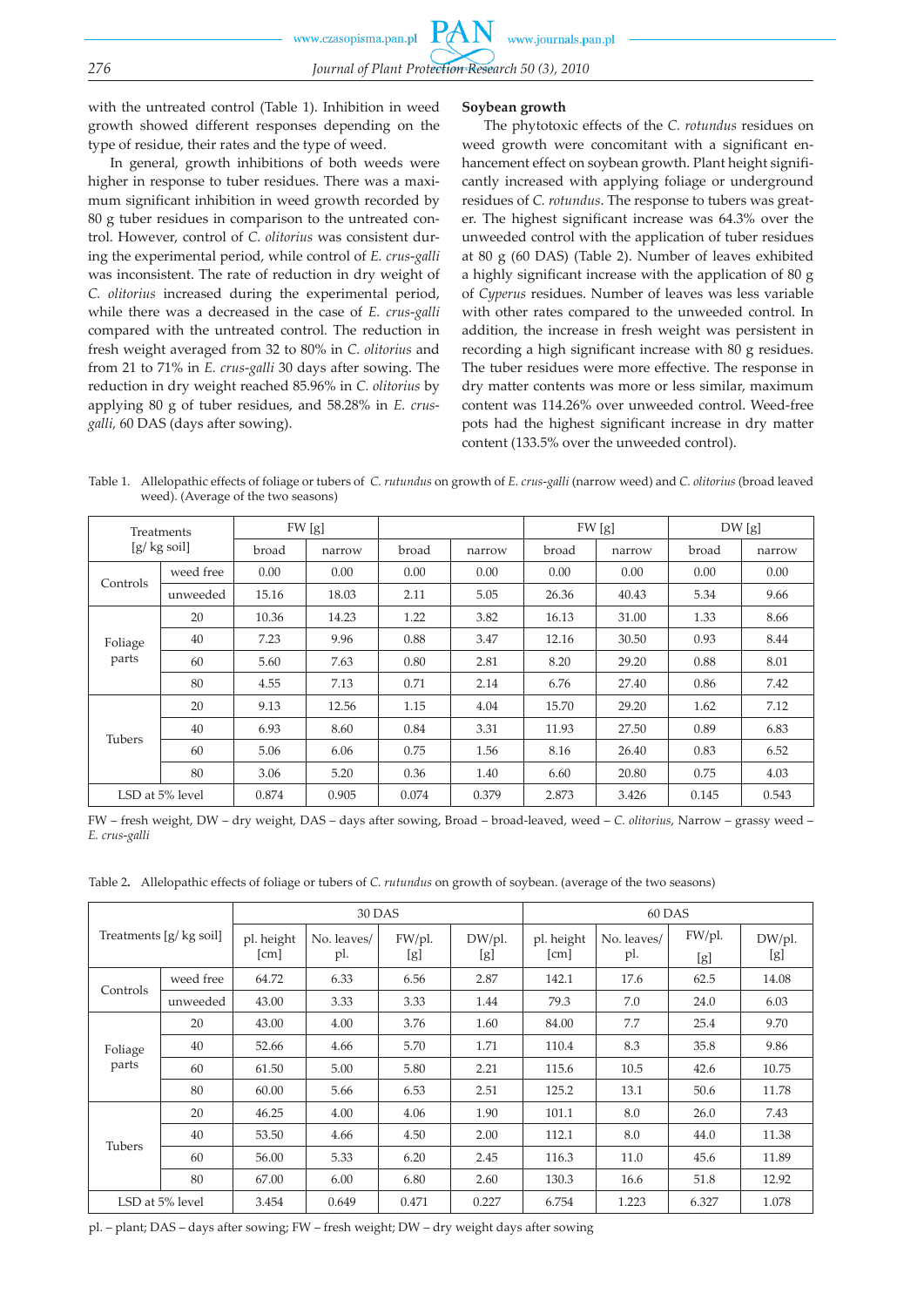#### **Soybean yield**

Foliage and tuber residues of *C. rotundus* induced a significant increase in soybean yield and its components over the untreated control. A marked significant increase was observed with higher rates especially tubers. However, a significant increase was observed to a lesser extent with lower rates of residues (Table 3). The increase in number of pods/plant and number of seeds/pod recorded by 80 g tuber residue increased significantly reaching 67.34 and 90.58% over the unweeded control. In addition, weight of pods/plant, weight of seeds/pod, weight of seeds/plant and weight of 100 seeds recorded a high economic return in response to application of different rates of foliage and tuber residues. The increase in weight of pods/plant averaged from 40.6 to 184.6 over the unweeded control. Moreover, weight of seeds/pod ranged from 40 to 96.36% over the unweeded control.

Furthermore, seed yield/plant recorded a high net return which reached 222.6 over the untreated control with 80 g tuber residue. A similar trend was observed in the weight of 100 seeds in which there was a marked significant increase over the untreated control (43.6%). It is worth mentioning that all yield parameters in weed-free pots exceeded the recorded values due to different rates of foliage or tuber residues (Table 3).

|  |  | Table 3. Allelopathic effects of foliage or tubers of C. <i>rutundus</i> on yield of soybean. (average of the two seasons) |
|--|--|----------------------------------------------------------------------------------------------------------------------------|
|  |  |                                                                                                                            |

| Treatments [g/kg soil] |           | No. of pods/<br>plant | Wt. of pods/<br>plant | No. of seeds/<br>pod | Wt. of seeds/<br>pod | Wt. of seeds/<br>pant | W <sub>t.</sub> of 100<br>seeds |
|------------------------|-----------|-----------------------|-----------------------|----------------------|----------------------|-----------------------|---------------------------------|
| Controls               | weed free | 50.00                 | 39.51                 | 4.09                 | 1.14                 | 44.20                 | 23.20                           |
|                        | unweeded  | 28.60                 | 10.40                 | 2.55                 | 0.55                 | 13.50                 | 15.81                           |
| Foliage parts          | 20        | 29.06                 | 14.62                 | 2.96                 | 0.77                 | 16.23                 | 16.36                           |
|                        | 40        | 31.60                 | 18.60                 | 3.07                 | 0.91                 | 17.14                 | 17.02                           |
|                        | 60        | 41.60                 | 21.5                  | 4.53                 | 0.93                 | 21.31                 | 19.30                           |
|                        | 80        | 45.00                 | 24.3                  | 4.64                 | 1.00                 | 25.12                 | 21.33                           |
|                        | 20        | 30.33                 | 18.04                 | 3.58                 | 0.88                 | 15.71                 | 16.90                           |
| Tubers                 | 40        | 34.00                 | 19.16                 | 3.67                 | 0.90                 | 20.53                 | 17.30                           |
|                        | 60        | 44.06                 | 21.68                 | 4.42                 | 0.99                 | 24.52                 | 20.66                           |
|                        | 80        | 47.86                 | 29.60                 | 4.86                 | 1.08                 | 43.55                 | 22.70                           |
| LSD at 5% level        |           | 1.865                 | 1.273                 | 0.228                | 0.060                | 1.955                 | 1.286                           |

Wt – weight

#### **Some chemical constituents in the yielded seeds**

### *Carbohydrate content* (*%*)

It is important to estimate carbohydrate, protien and oil contents in the yielded seeds for evaluating seed quality. The extract of foliage or tuber residues in the soil could have variable effects starting from nonsignificant, with 20 g foliage, to a highly significant increase with 80 g of tubers (Table 4). Carbohydrate contents in the yielded seeds get maximum benefits when applying 80 g of tubers. Carbohydrate contents reached 99% over the value recorded in the yielded seeds in unweeded pots.

Table 4. Allelopathic effects of foliage or tubers of *C. rutundus* on some chemical constituents of the yielded soybean seeds. Average of the two seasons

|               | Treatments [g/kg soil] | $%$ of<br>carbohydrate | $%$ of<br>protein | $%$ of<br>oil |
|---------------|------------------------|------------------------|-------------------|---------------|
| Controls      | weed free              | 35.13                  | 42.48             | 18.39         |
|               | unweeded               | 17.24                  | 27.69             | 11.62         |
|               | 20                     | 17.89                  | 29.26             | 15.74         |
| Foliage       | 40                     | 22.02                  | 31.57             | 17.80         |
| parts         | 60                     | 28.22                  | 33.61             | 18.54         |
|               | 80                     | 29.49                  | 34.24             | 19.07         |
|               | 20                     | 22.64                  | 31.58             | 18.06         |
| <b>Tubers</b> | 40                     | 26.33                  | 32.81             | 18.39         |
|               | 60                     | 30.11                  | 37.07             | 18.86         |
|               | 80                     | 34.31                  | 38.34             | 19.65         |
|               | LSD at 5 % level       | 1.171                  | 2.868             | 0.464         |

#### *Protein content* (*%*)

A significant increase in seed protein contents was detected with most of the treatments. An additional increase in protein occurs with the increase in the rates of foliage and tuber residues (Table 4). Accumulation of protein in the yielded seeds in weed free pots reached maximum level (53.4 over the unweeded control) followed by the seeds treated with 80 g of tuber residues (38.55% over the unweeded control).

#### *Oil contents*

Total oil contents extracted from the yielded soybean seeds exhibited a significant increase in all rates of foliage and tuber residues of *C. rotundus* over oil extracted from the yielded seeds in the unweeded pots. Furthermore, oil contents recorded with 80 g of tubers exceeded that recorded in seeds of weed free pots (69% over unweeded control).

# **DISCUSSION**

The plant is a vast source of naturally occuring and selective herbicide. Selective herbicide may be extracted from the powdered portions of plants such as the flower, leaves, stem and roots. The extract could control or kill the growth of weeds that will absorb the nutrients of the soil which is needed by crops. Some of these plants inhibit seed germination and growth of other plants by means of producing toxic allelochemicals. Allelochemicals are the secondary metabolites produced by plants (Chon *et*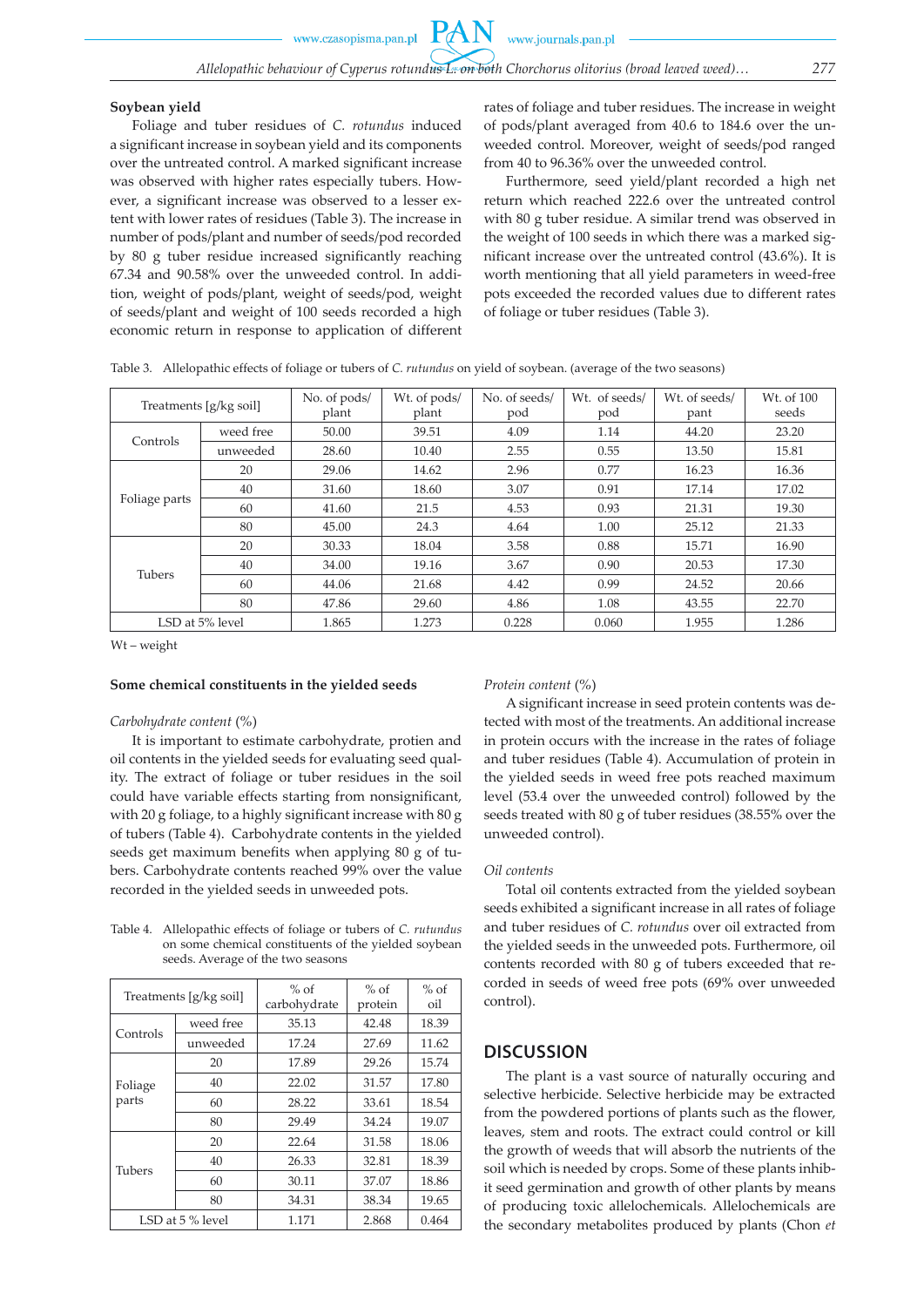*al*. 2003). Therefore, understanding plant interactions is important to be able to reduce the dependency on herbicides in future cropping systems. (Olofsdotter *et al*. 2002).

The results of the present investigation indicate that different rates of the extract of *C. rotundus* in soil, inhibited the growth of weeds (Table 1). The results indicate that this inhibition depended on the rate of application. The data also point out that *C. olitorius* (broad leaved weed) was more susceptible to allelopathic extract of *Cyperus* foliage and tubers than *E. crus*-*galli* (grassy weed). The reduction in weed growth of *C. olitorius* was consistent during the experimental period. In general, inhibition in the growth of many weed species in response to different plant extracts is well documented by many investigators (Olofsdotter *et al*. 2002**;** Duke *et al*. 1998; El-Rokiek *et al*. 2006, 2009). Aqueous extracts of *Cyperus* were also documented (Alam and Azmi 1991; Porwal and Mundra 1992; Chou Chang and Ming Yang 1992; Quayyum *et al*. 2000; Hamayun *et al*. 2005) and recently by Singh *et al*. (2009). The negative effect of *C. rotundus* extracts on weed growth is similar to that obtained by Ali (2005). The great suppression in weed growth may be attributed to the presence of toxin compounds. In our work the toxin compound is phenolic acid (Table 5). Similar results in plant extracts were found by Chon *et al*. (2003); Chung *et al*. (2003); Singh *et al*. 2003; Chon and Kim 2004 who attributed the highly allelopathic herbicidal potential in plant extracts to the presence of allelopathic substances e.g. coumarin, *o*-coumaric acid, *p*-coumaric acid, benzoic acid, P-hydroxybenzoic acid, and ferulic acid. The results confirmed by El-Rokiek 2007.

| Phenolic acids | % in foliage | $%$ in tubers |  |
|----------------|--------------|---------------|--|
| Ferulic        | 8.74         | 35.81         |  |
| Coumaric       | 12.01        | 0.00          |  |
| Benzoic        | 24.14        | 0.00          |  |
| Vanelic        | 25.04        | 33.67         |  |
| Chlorogenic    | 15.61        | 3.17          |  |
| Caffiec        | 4.63         | 21.73         |  |
| Gallic         | 0.37         | 0.00          |  |
| Hydroxybenzoic | 0.00         | 5.60          |  |
| Cinnamic       | 9.42         | 0.00          |  |

Table 5. Constituents of the phenolic acids in the extracts of foliage and tubers of *C. rotundus*

The results of the present work indicate that aqueous extracts of foliage and tubers of *C. rotundus* had a great influence on the growth of soybean (plant height, number of leaves, fresh and dry weight).

The above mentioned positive effects on the growth of soybean would explain the increased net return (Table 3) as number of pods/plant and number of seeds/pod, weight of pods/plant, weight of seeds/pod, weight of seeds/pant and weight of 100 seeds.

It should also be noted that the increase in soybean growth and yield treated with different aqueous extracts of *C. rotundas*, was accompanied by a corresponding decrease in weed growth. Weed competition reduced yield in untreated pots, while the allelopathic negative effect

of *Cyperus* extract on both broad and grassy weeds reduced weed competition and increased soybean yield (Table 3). Consequently, there was an increased net return in treated pots; number of pods/plant, weight of pods/ plant, number of seeds/pod, weight of seeds/pod, weight of seeds/pant and weight of 100 seeds.

In general, these results coincided with those of other workers who reported that controlling weeds decreased yield loss and increased net return (El-Rokiek *et al*. 2006; El-Metwally and El-Rokiek 2007; Abdelhamid and El-Metwally 2008). Hence, increasing growth and yield were concomitant with an increase in the different metabolic activity such as total carbohydrates, protein and oil contents in the yielded seeds (Table 4).

# **REFERENCES**

- Abdelhamid M.T., El-Metwally I.M. 2008. Growth, nodulation, and yield of soybean and associated weeds as affected by weed management. Planta Daninha 26 (4): 855–863.
- Alam S.M., Azmi A.R. 1991. Allelopathic effect of purple nutsedge (*Cyprus rotundus*) leaf exrracts on germination and seedling growth of wheat. Pak. J. Weed Sci. Res. 4 (1): 59–61.
- Ali I.H.H. 2005. Allelopathic effect of purple nutsedge (*Cyperus rotundus* L.) weed on some weeds species. Ann. Agric. Sci. 50 (2): 123–134.
- AOCS 1964. Official and Tentative Methods of American Oil Chemists Society and American Chem., 3rd ed., Vols. I and II, Ac 3–44, AOSC, Champaign, IL, 44 pp.
- Chon S.U., Kim Y.M. 2004. Herbicidal potential and quantification of suspected allelochemicals from four grass crop extracts. J. Agron. Crop Sci. 190 (2): 145–150.
- Chon S.U., Kim Y.M., Lee C.J. 2003. Herbicidal potential and quantification of causative allelochemicals from several Compositae weeds. Weed Res**.** 43 (6): 444–448.
- Chou Chang F.U., Ming Yang Ch. 1992. Allelopathic potential of purple nutsedge (*Cyperus rotundus* L.) and barnyard grass [*Echinochloa crus-galli* (L.) Beauv.] on corn (*Zea mays* cv Tainung No. 1). II. Weed residue effects on corn emergence and seedling growth. J. Agric. Res. China 41 (1): 9–23.
- Chung I.M., Kim K.H., Ahn J.K., Lee S.B., Kim S.H., Hahn S.J. 2003. Comparison of Allelopathic Potential of Rice Leaves, Straw, and Hull Extracts on Barnyardgrass. Agron. J. 95 (4): 1063–1070.
- Dirk C.D., Jerry D.D. 1980. The allelopathic effect of yellow nutsedge (*Cyperus esculentus*) on corn (*Zea mays*) and soybeans (*Glycin max*). Weed Sci. 28 (2): 229–233.
- Duke S.O., Dayan F.E., Rimando A.M. 1998. Natural products as tools for weed management. Weed Res. 40 (1): 99–111.
- El-Metwally I.M., El-Rokiek Kowthar G. 2007. Response of wheat plants and accompanied weeds to some new herbicides alone or combined in sequence. Arab. Univ. J. Agric. Sci., Ain Shams Univ. 15 (2): 513–525.
- El-Rokiek Kowthar G. 2007. Evaluating the physiological influence of benzoic and cinnamic acids, alone or in combination on wheat and some infested weeds comparing with the herbicide isoproturon. Ann. Agric. Sci., Ain Shams Univ., Cairo 52 (1): 45–58.
- El-Rokiek Kowthar G., El-Shahawy T.A., Sharara F.A. 2006. New approach to use rice straw waste for weed control II. The effect of rice straw extract and fusilade (herbicide) on some